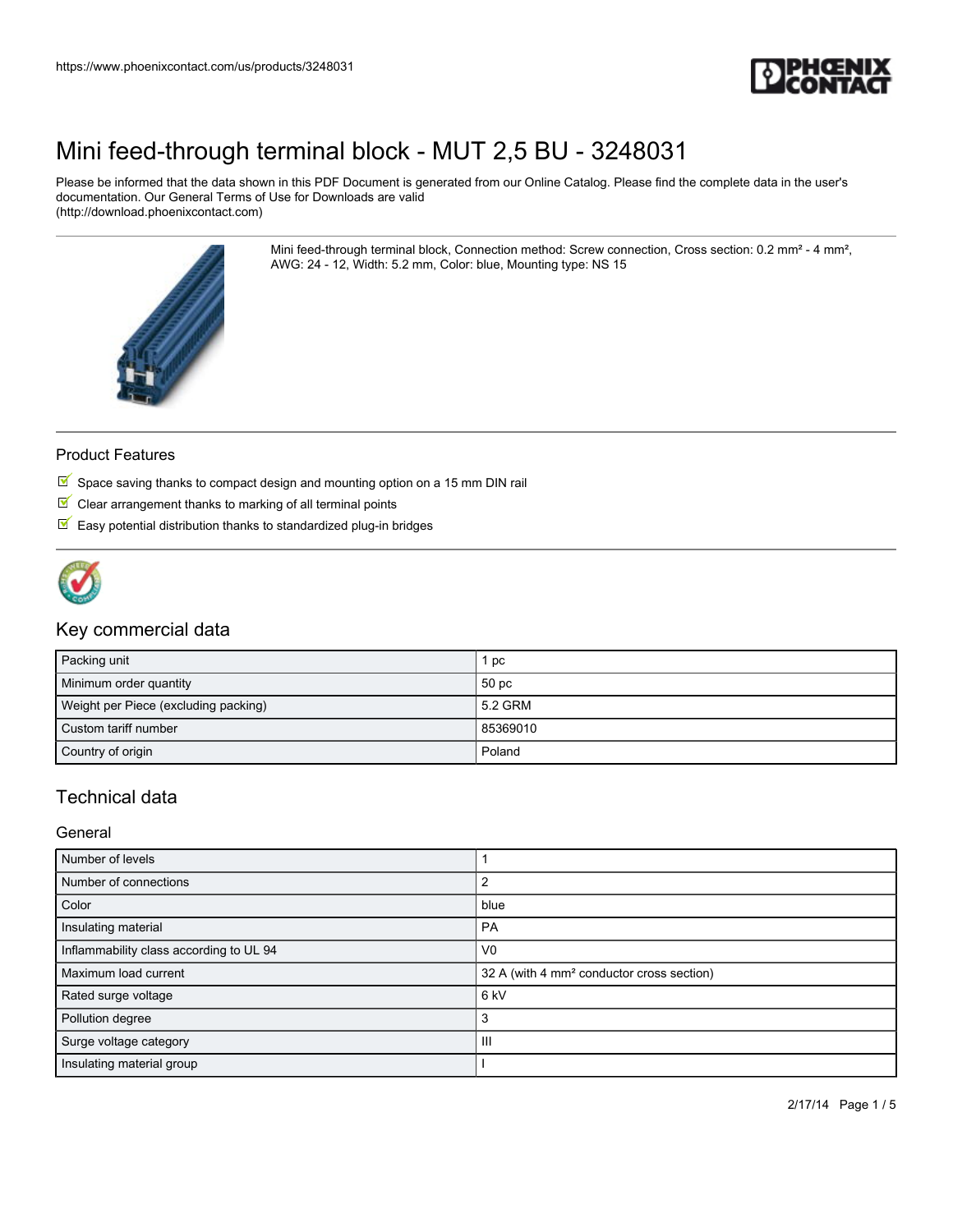

# Technical data

#### General

| Connection in acc. with standard | I IEC 60947-7-1 |
|----------------------------------|-----------------|
| Nominal current $I_N$            | 24A             |
| Nominal voltage $U_N$            | 500 V           |
| Open side panel                  | ja              |

#### Dimensions

| Width        | l 5.2 mm  |
|--------------|-----------|
| Length       | $29.9$ mm |
| Height NS 15 | 34 mm     |

#### Connection data

| Connection in acc. with standard                                                           | IEC 60947-7-1          |
|--------------------------------------------------------------------------------------------|------------------------|
| Connection method                                                                          | Screw connection       |
| Conductor cross section solid min.                                                         | $0.2$ mm <sup>2</sup>  |
| Conductor cross section solid max.                                                         | $4 \text{ mm}^2$       |
| Conductor cross section AWG/kcmil min.                                                     | 24                     |
| Conductor cross section AWG/kcmil max                                                      | 12                     |
| Conductor cross section stranded min.                                                      | $0.2$ mm <sup>2</sup>  |
| Conductor cross section stranded max.                                                      | $4 \text{ mm}^2$       |
| Min. AWG conductor cross section, stranded                                                 | 24                     |
| Max. AWG conductor cross section, stranded                                                 | 12                     |
| Conductor cross section stranded, with ferrule without plastic sleeve min.                 | $0.25$ mm <sup>2</sup> |
| Conductor cross section stranded, with ferrule without plastic sleeve max.                 | $2.5$ mm <sup>2</sup>  |
| Conductor cross section stranded, with ferrule with plastic sleeve min.                    | $0.25$ mm <sup>2</sup> |
| Conductor cross section stranded, with ferrule with plastic sleeve max.                    | $2.5$ mm <sup>2</sup>  |
| 2 conductors with same cross section, solid min.                                           | $0.2$ mm <sup>2</sup>  |
| 2 conductors with same cross section, solid max.                                           | $1.5$ mm <sup>2</sup>  |
| 2 conductors with same cross section, stranded min.                                        | $0.2$ mm <sup>2</sup>  |
| 2 conductors with same cross section, stranded max.                                        | $1.5$ mm <sup>2</sup>  |
| 2 conductors with same cross section, stranded, TWIN ferrules with plastic<br>sleeve, min. | $0.5$ mm <sup>2</sup>  |
| 2 conductors with same cross section, stranded, TWIN ferrules with plastic<br>sleeve, max. | $1.5$ mm <sup>2</sup>  |
| 2 conductors with same cross section, stranded, ferrules without plastic<br>sleeve, min.   | $0.25$ mm <sup>2</sup> |
| 2 conductors with same cross section, stranded, ferrules without plastic<br>sleeve, max.   | $1.5$ mm <sup>2</sup>  |
| Stripping length                                                                           | 9 <sub>mm</sub>        |
| Internal cylindrical gage                                                                  | A <sub>3</sub>         |
| Screw thread                                                                               | M <sub>3</sub>         |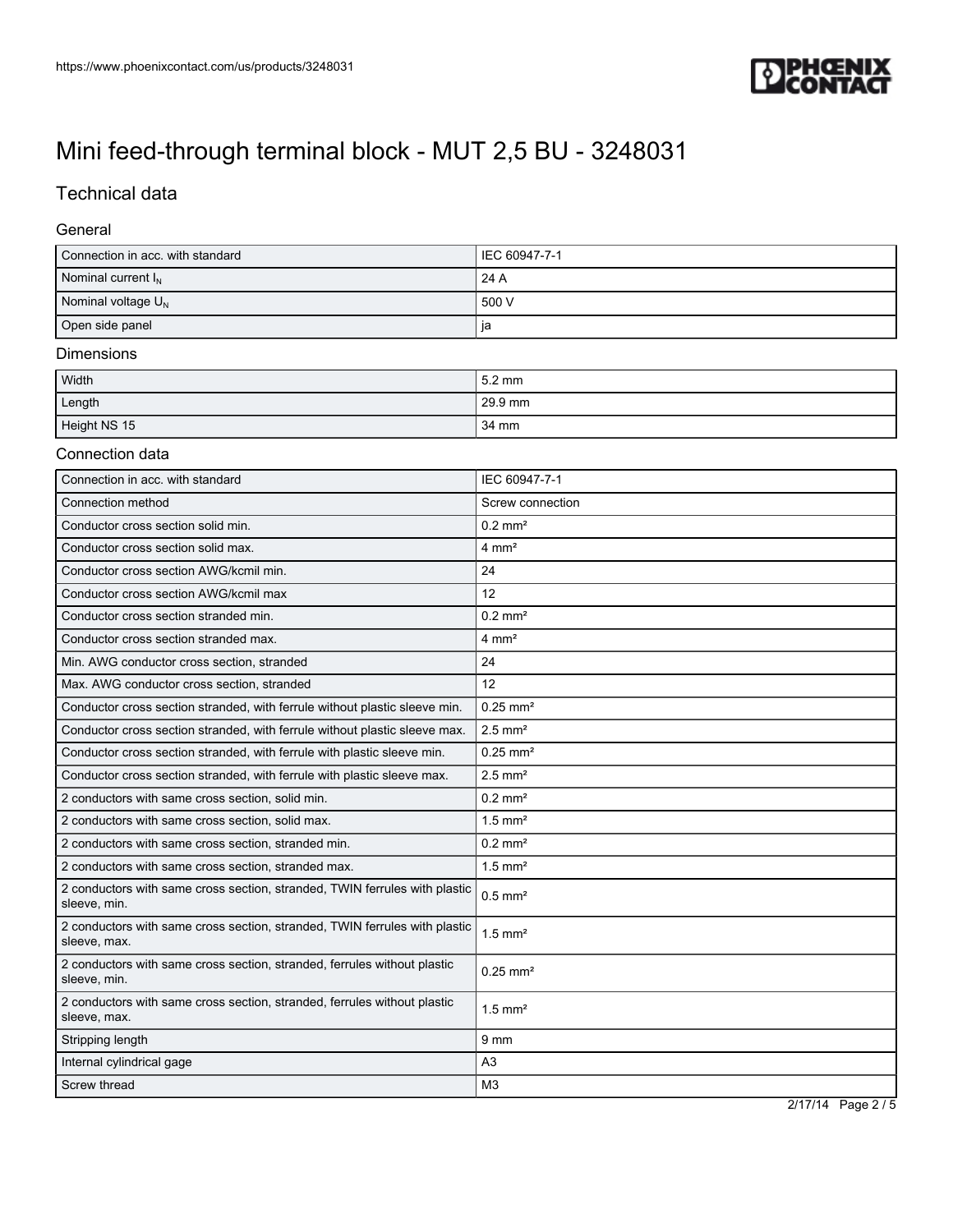

### Technical data

#### Connection data

| Tightening torque, min | 0.5 Nm   |
|------------------------|----------|
| Tightening torque max  | $0.6$ Nm |

## **Classifications**

#### eCl@ss

| eCl@ss 4.0 | 27141120 |
|------------|----------|
| eCl@ss 4.1 | 27141120 |
| eCl@ss 5.0 | 27141120 |
| eCl@ss 5.1 | 27141120 |
| eCl@ss 6.0 | 27141120 |
| eCl@ss 7.0 | 27141120 |
| eCl@ss 8.0 | 27141120 |

### ETIM

| <b>ETIM 3.0</b> | EC000897 |
|-----------------|----------|
| ETIM 4.0        | EC001329 |
| ETIM 5.0        | EC000897 |

## UNSPSC

| UNSPSC 6.01          | 30211811 |
|----------------------|----------|
| <b>UNSPSC 7.0901</b> | 39121410 |
| <b>UNSPSC 11</b>     | 39121410 |
| <b>UNSPSC 12.01</b>  | 39121410 |
| UNSPSC 13.2          | 39121410 |

## Approvals

Approvals

#### Approvals

GOST / CSA / UL Recognized / cUL Recognized / VDE Zeichengenehmigung / IECEE CB Scheme / cULus Recognized

#### Ex Approvals

Approvals submitted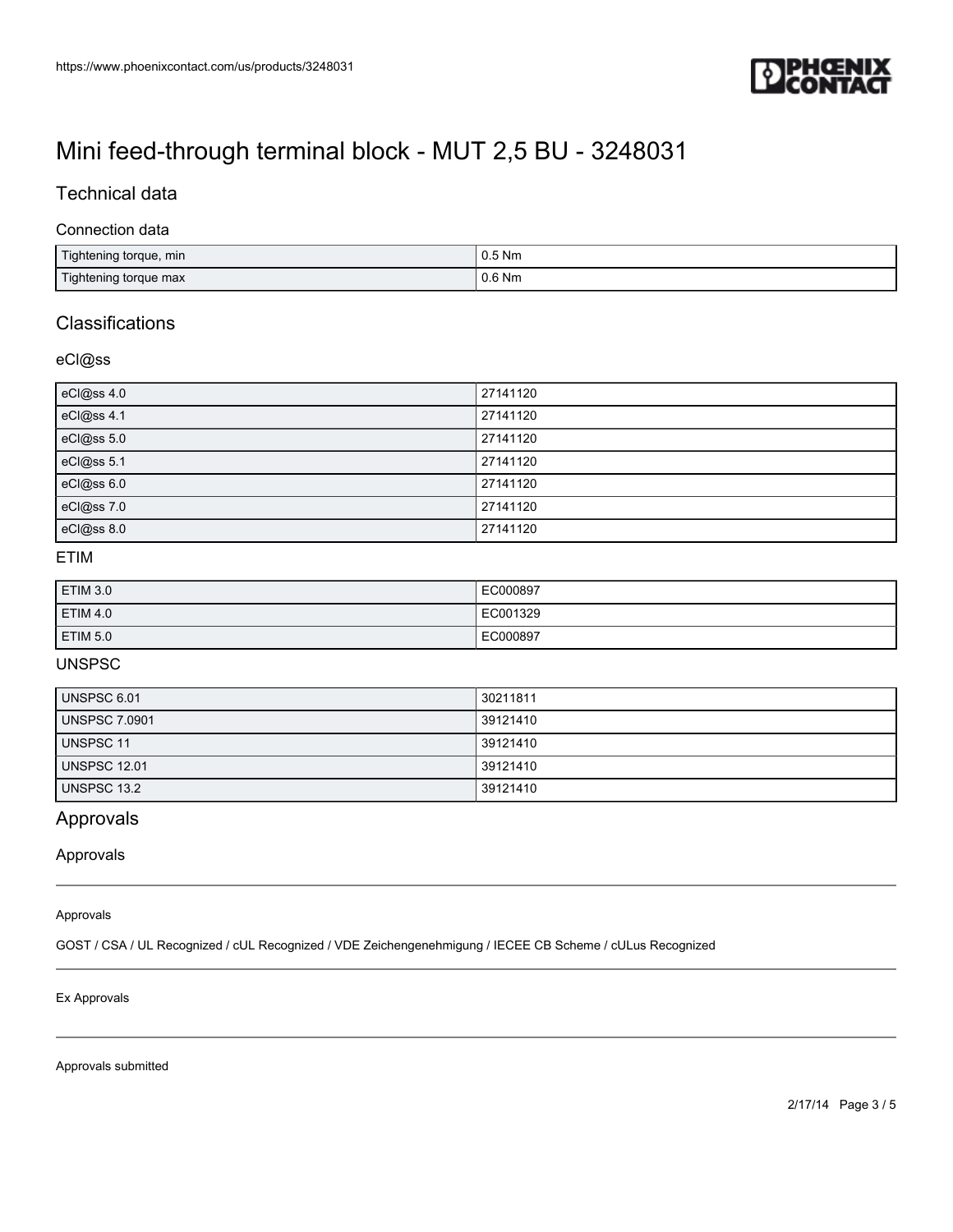

Approvals

#### Approval details

GOST<sup>P</sup>

| $_{CSA}$                   |         |         |         |
|----------------------------|---------|---------|---------|
|                            | в       | С       |         |
| mm <sup>2</sup> /AWG/kcmil | $26-12$ | $26-12$ | $26-12$ |
| Nominal current IN         | 20 A    | 20A     | 5 A     |
| Nominal voltage UN         | 300 V   | 300 V   | 600 V   |

# UL Recognized **W** B C mm²/AWG/kcmil 24-12 24-12 Nominal current IN 300 A 300 A 300 A Nominal voltage UN 20 V 20 V 20 V 20 V

| <b>CUL Recognized</b>      |           |         |   |
|----------------------------|-----------|---------|---|
|                            |           | B       | ◡ |
| mm <sup>2</sup> /AWG/kcmil | $24 - 12$ | $24-12$ |   |
| Nominal current IN         | 20 A      | 20A     |   |
| Nominal voltage UN         | 300 V     | 300 V   |   |

| VDE Zeichengenehmigung     |             |  |
|----------------------------|-------------|--|
|                            |             |  |
| mm <sup>2</sup> /AWG/kcmil | $0.2 - 1.5$ |  |
| Nominal current IN         | 24 A        |  |
| Nominal voltage UN         | 500 V       |  |